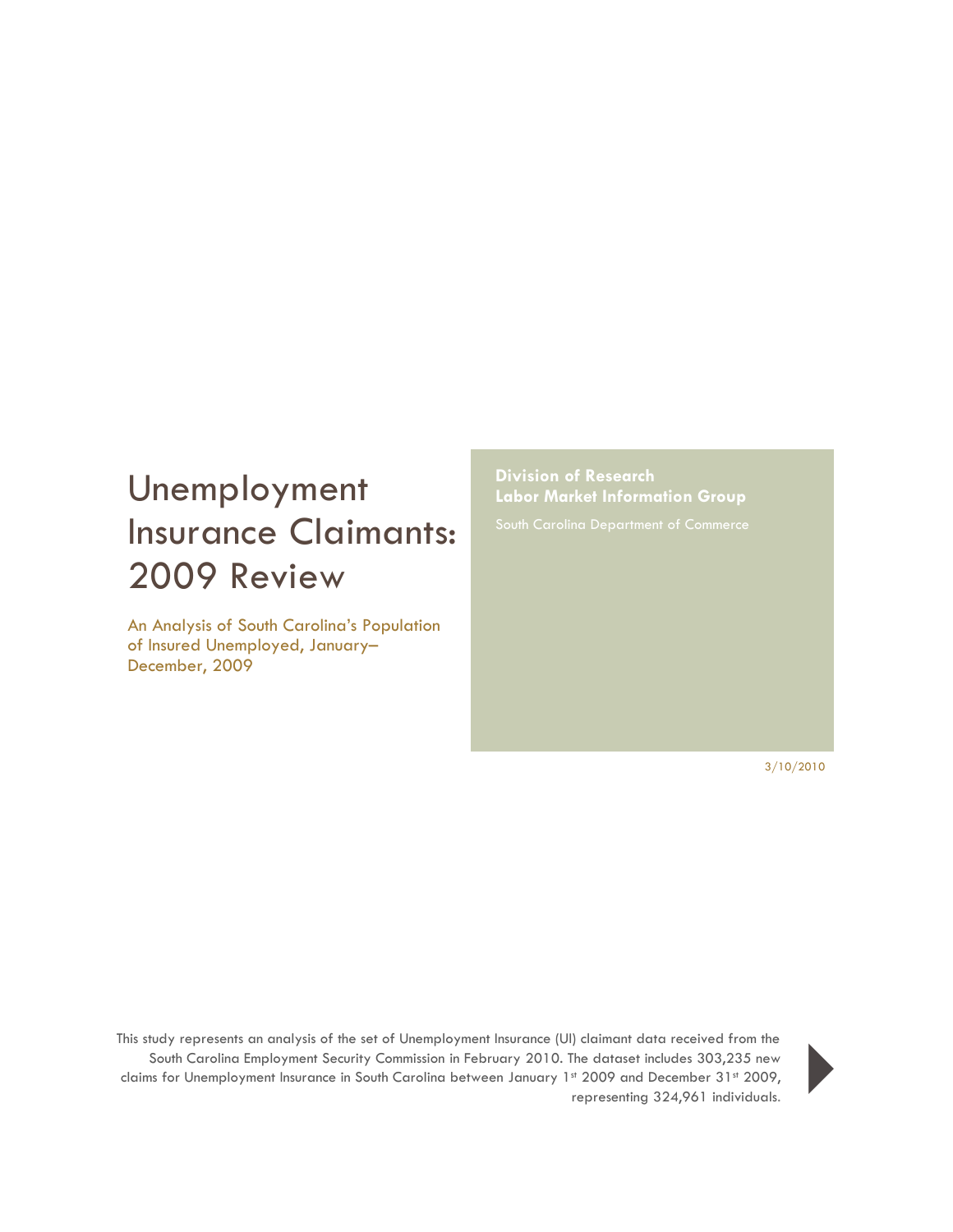## OVERVIEW: South Carolina's Unemployment Insurance Claimant Population

According to Unemployment Insurance (UI) claimant data received from the South Carolina Employment Security Commission (ESC) in February 2010, 336,360 new claims were filed for Unemployment Insurance in South Carolina between January 1st and December 31st 2009, representing 324,961 individuals.

## **Total Claims**



volume of claims increased in late 2008. Recently, monthly claims have fallen compared to the number of claims filed in the previous year, as shown in Table 1-1.

#### **Table 1-1. South Carolina New UI Claims Filed by Month, 2007-2009**

| Month | 2007    | 2008    | 2009    | % Increase<br>2007-2009 |
|-------|---------|---------|---------|-------------------------|
|       |         |         |         |                         |
| Jan   | 26,913  | 28,935  | 50,255  | $+86.7%$                |
| Feb   | 12,231  | 16,402  | 26,044  | $+112.9%$               |
| Mar   | 12,557  | 14,911  | 27,666  | $+120.3%$               |
| Apr   | 14,912  | 18,098  | 27,869  | $+86.9%$                |
| May   | 13,263  | 15,504  | 21,073  | $+58.9%$                |
| Jun   | 14,926  | 18,847  | 27,358  | $+83.3%$                |
| Jul   | 20,619  | 28,821  | 31,100  | $+50.8%$                |
| Aug   | 14,668  | 18,444  | 23,138  | $+57.7%$                |
| Sep   | 12,799  | 20,516  | 22,448  | $+75.4%$                |
| Oct   | 17,749  | 26,323  | 24,012  | $+35.3%$                |
| Nov   | 17,956  | 26,194  | 22,272  | $+24.0%$                |
| Dec   | 19,006  | 38,874  | 33,125  | $+74.3%$                |
| Total | 197,599 | 271,869 | 336,360 | $+70.2%$                |

Source: Commerce analysis of ESC UI Claimant data

The Unemployment Insurance system in South Carolina experienced the following activity between January 1, 2009 and December 31, 2009. Repeat claimants are defined as claimants who filed at least one previous claim within the preceding two years.

- **New Claims**: 336,360
- **Unique Claimants**: 324,961
- **Repeat Claimants**: 63,130

Figure 1-1 exhibits the seasonal nature of UI claims, with large spikes in filings in January of each year and smaller spikes in filings in July of each year coinciding with temporary plant closings and seasonal industries.

Prior to the nationwide economic downturn, claims followed a fairly regular seasonal pattern and remained relatively constant year to year. While the seasonal trend continued, the Source: Commerce analysis of ESC UI Claimant data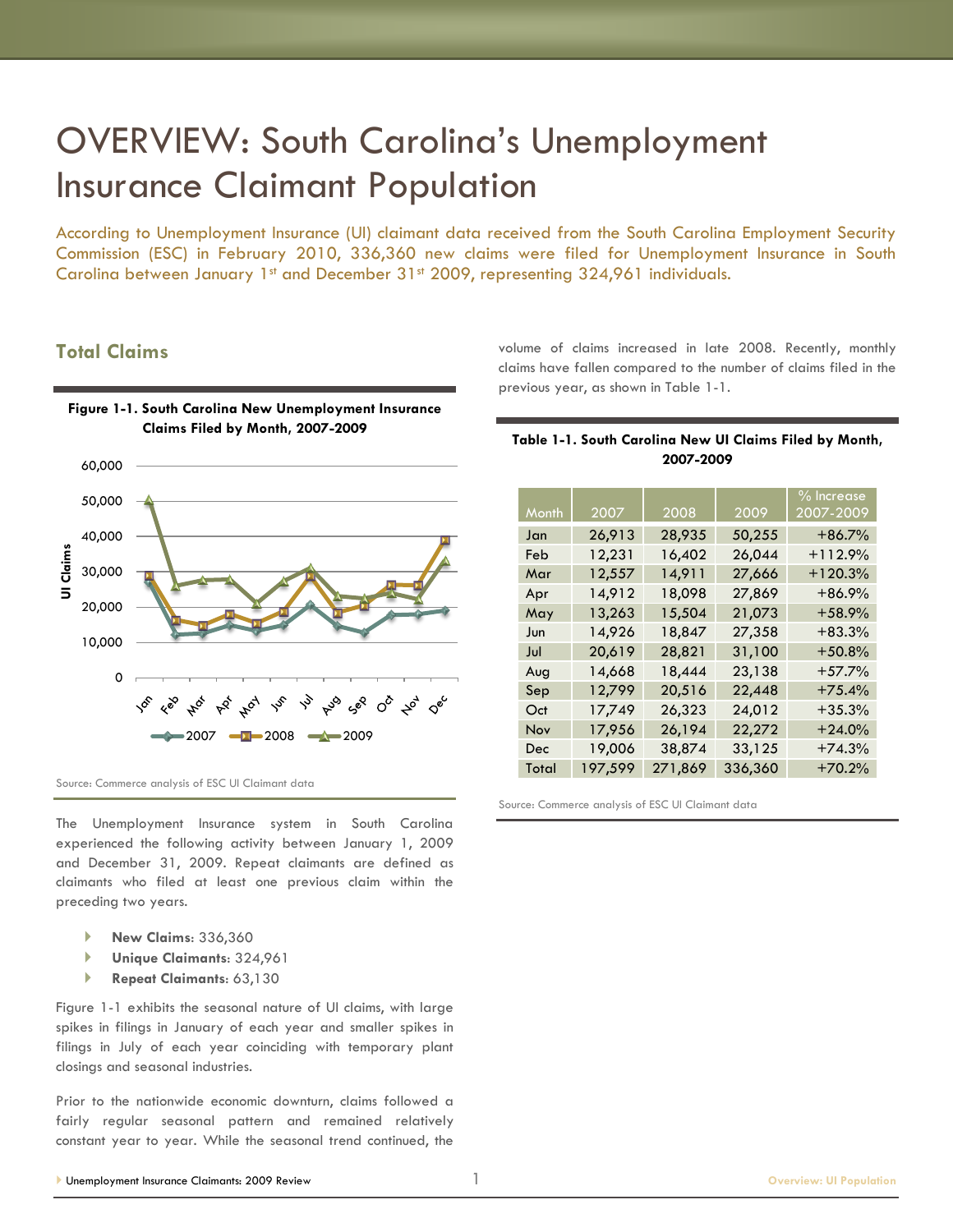### **Age**

#### **Table 1-3. South Carolina UI Claimant Age, 2009 vs. 2008**

|                  | 2008             |               | 2009             |               |
|------------------|------------------|---------------|------------------|---------------|
| Age Range        | <b>Claimants</b> | $\frac{0}{0}$ | <b>Claimants</b> | $\frac{0}{0}$ |
| $1 - 10$         | 7                | 0.0           | 5                | 0.0           |
| $11 - 20$        | 12,699           | 4.7           | 15,005           | 4.5           |
| 21-30            | 63,769 23.5      |               | 77,121 22.9      |               |
| $31 - 40$        | 50,076           | 18.4          | 62,154           | 18.5          |
| 41-50            | 48,748           | 17.9          | 60,580 18.0      |               |
| 51-60            | 32,230           | 11.9          | 42,993           | 12.8          |
| 61-70            | 8,683            | 3.2           | 13,142           | 3.9           |
| 71-80            | 1,271            | 0.5           | 1,889            | 0.6           |
| 81-90            | 191              | 0.1           | 237              | 0.1           |
| $91 +$           | 329              | 0.1           | 300              | 0.1           |
| Missing-Claimant | 18,368           | 6.8           | 16,153           | 4.8           |
| Missing-Employer | 35,498           | 13.1          | 46,781           | 13.9          |
| Total            | 271,869          | 100           | 336,360          | 100           |

Source: Commerce analysis of ESC UI Claimant data

The largest percentage of new UI claimants fell within the 21 to 30 year old age range, representing 22.9% of claimants in 2009 compared to 23.5% of claimants in 2008. The percentage of claimants with unknown ages was 18.7%, down from 19.8% in 2008.

The level of employer-filed claims largely affected the amount of missing data provided with each claim. Of the 62,934 claimants with unknown age in 2009, 74.3% were employerfiled claimants. According to the South Carolina Employment Security Commission, even if a claim switches from employerfiled to self-filed, the claimants age information is not entered into the unemployment benefits system. Thus, some of the claims with missing data that are classified as claimant-filed may have originally been filed by employers.



## **Figure 1-2. South Carolina UI Claimant Educational**

Source: Commerce analysis of ESC UI Claimant data Note: Unknown values coded as zero (0)

**Education**

Educational attainment was not collected for 20.3% of new claimants in 2009, down from 21.8% in 2008. Again, employer filings were largely responsible for the missing data. Of the claimants with unknown education levels in 2009, 46,589 (68.2%) claimants were filed by their employers. In 2008, 58.7% of claimants with unknown education levels were filed by their employers.

Of 268,061 individuals for whom educational data was collected in 2009,

- 17.4% had not completed high school (down from 18.8% 2008),
- ▶ 49.6% had a high school diploma or equivalent (down from 51.0% in 2008), and
- 32.9% had at least one year of post-secondary education (up from 30.2% in 2008).

This overall increase in educational attainment among UI claimants reflects the degree to which the current economic downturn has impacted workers even in higher skilled industries.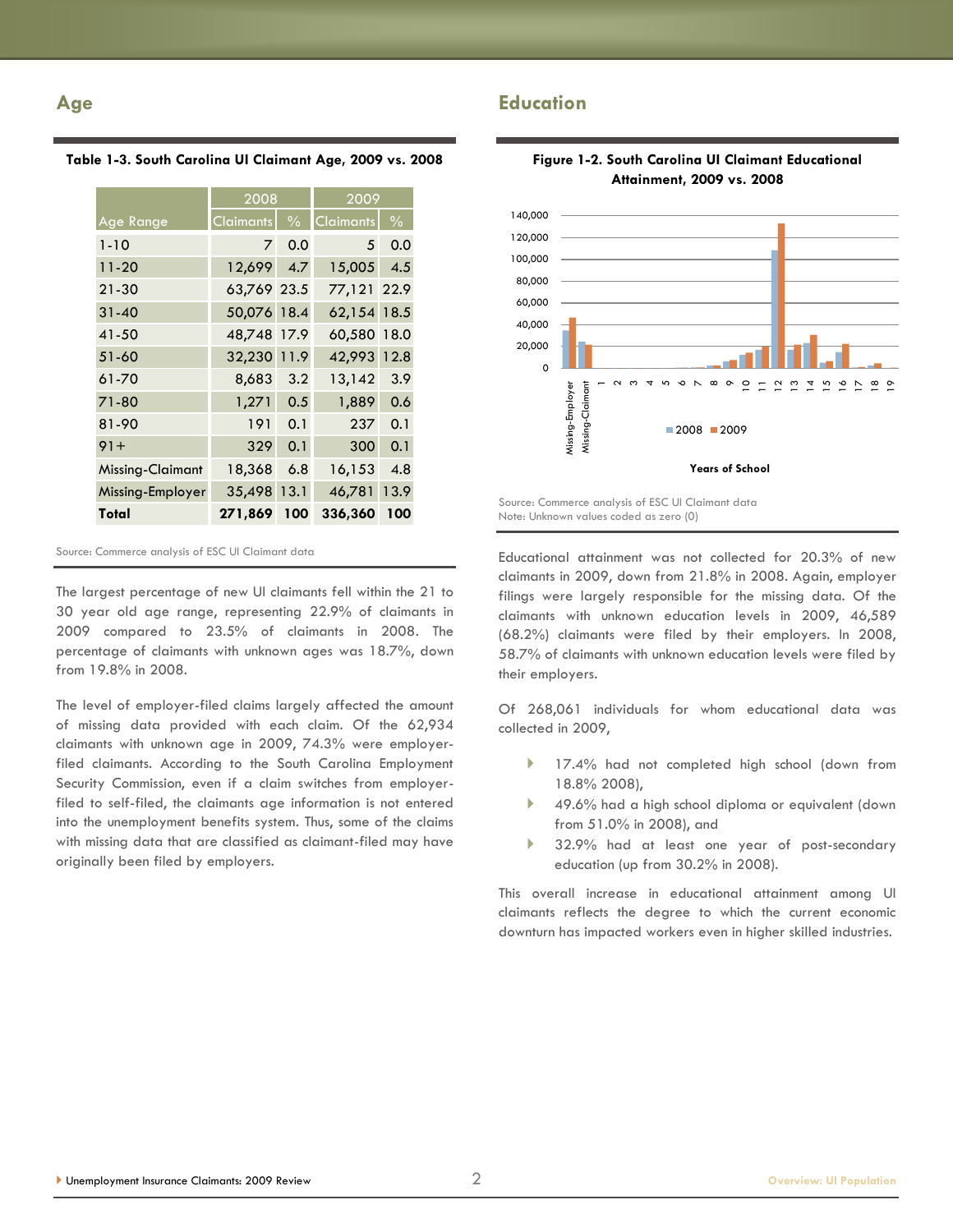### **Gender and Race**



#### **Figure 1-3. South Carolina New UI Claimant Gender and Race, 2008 vs. 2009**

Source: Commerce analysis of ESC UI Claimant data

The percent of African-Americans filing new claims for UI in the 2009 was somewhat smaller than that of Caucasians. In 2008, the percent of claimants who were African-American was roughly equal to the percentage of claimants who were Caucasian.

Caucasian males filed the largest percentage of claims (31.6%) in 2009, which reflects that the economic downturn impacted this demographic particularly hard. The percentage of filers who were African-American and male declined slightly between 2008 and 2009. African-American females participate at slightly higher rates than African-American males while the converse is true for Caucasian filers.

Gender and race were unrecorded for very few individuals in 2008 or 2009.

Of filers in 2009,

- 184,453 were male, and
- 151,717 were female.

## **Filing Method**

#### **Table 1-4. South Carolina New UI Claims Method of Filing, 2008 vs. 2009**

|                       | 2008    |               | 2009         |               |
|-----------------------|---------|---------------|--------------|---------------|
| <b>Filing Method</b>  | Num     | $\frac{0}{0}$ | <b>Num</b>   | $\frac{0}{0}$ |
| Unknown               | 1,347   | 0.5           | 484          | 0.1           |
| Employer-Filed        | 37,764  | 13.9          | 49,326       | 14.7          |
| <b>Claimant-Filed</b> | 232,758 |               | 85.6 286,550 | 85.2          |
| Total                 | 91,387  | 100           | 76,666       | 100           |

Source: Commerce analysis of ESC UI Claimant data

Claims can be filed by the individual claimant or by the employer of the claimant. Employer-filed claims are referred to as "job-attached," as most of them are filed for temporary closures after which the claimant will return to work.

14.7% of claims were filed by employers in 2009, up from 13.9% in 2008. December is often associated with a higher number of employer-filed claims due to regularly scheduled facility closings.

Due to state UI limitations, not all temporary furloughs can be filed by the employer, thus a number of temporary claims were filed by the claimant directly. No indicator in the UI system currently exists to distinguish between claims that are "jobattached‖ versus permanent job loss.

Accurately measuring the number of job-attached claims is further complicated by the fact that a claim that is originally employer-filed can be re-filed by a claimant without an indicator in the dataset to indicate that this change has occurred.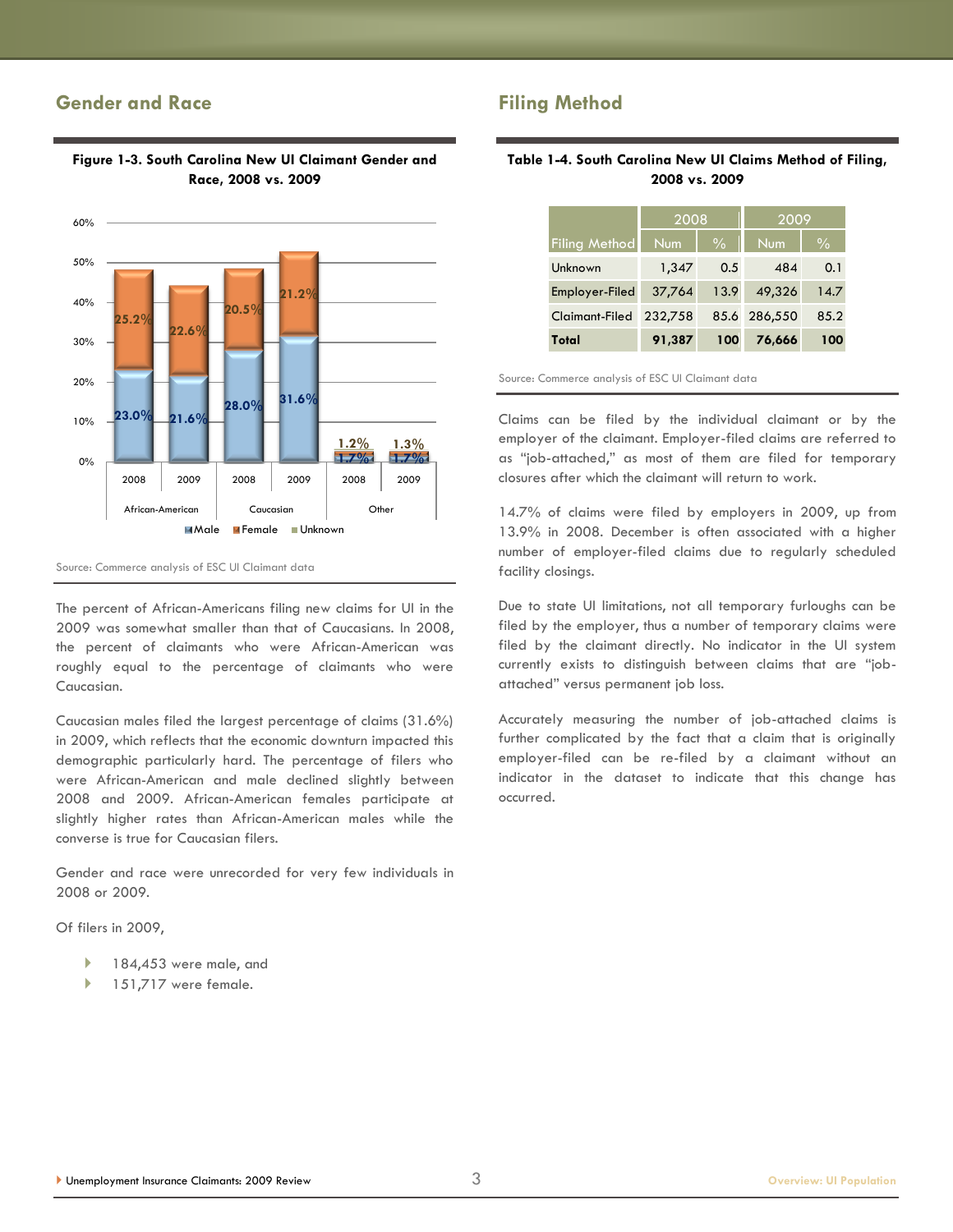#### **Reason For Separation**



**Figure 1-4. South Carolina New UI Claims by Reason for Separation, 2008 vs. 2009**

The percent of new claims with missing ("other") reason for separation increased from 27.3% in 2008 to 33.7% in 2009. Of the 336,360 claims filed in South Carolina in 2009, the reasons documented for unemployment were as follows:

- ▶ 36.3% were filed for Lack of Work, down 0.3 percentage points from 2008,
- 18.1% were filed for Misconduct, down 4.6 percentage points from,
- 7.7% were filed by an individual who voluntarily quit, down from 10.3% in 2008,
- 4.2% were partial claims for individuals who worked less than their customary hours of work, and
- 33.7% of claims did not have any information recorded, up 6.4 percentage points from 2008.
	- Of these missing reasons for separation, 47,433 were employer-filed claims, representing 41.8% of the total missing reasons for separation.

## **Key Points**

Central findings from calendar year 2009 include the following points:

- $\checkmark$  The total number of claims filed in 2009 increased 23.7% compared to 2008 as a result of weak economic activity.
- Educational attainment of claimants in 2009 was slightly higher compared to those in 2008, and a majority of claimants had at least 12 years or more of education.
- Lack of Work accounted for 36.3% of claims filed in 2009. Misconduct and Voluntary Quit together accounted for 33%, up substantially from 2008. Separation reasons were missing from the ESC dataset for 33.7% of claims.
- $\checkmark$  Claims filed by employers for temporary furloughs made up 14.7% of claims filed in 2009, up from 13.9% in the previous year.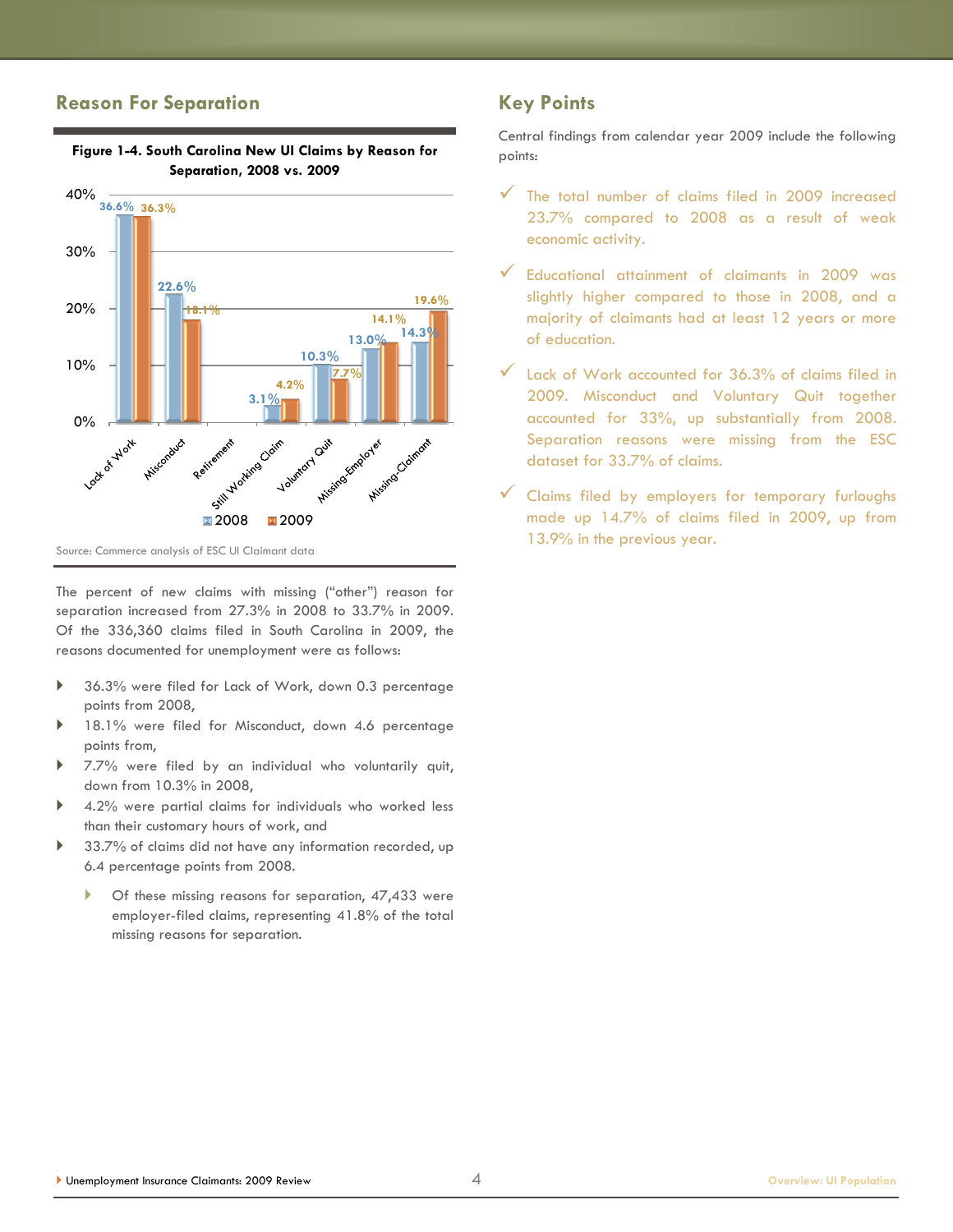## INDUSTRIES & OCCUPATIONS: 2009 Trends

Industrial and occupational distributions were relatively similar from 2008 to 2009, but the volume of claims increased. Manufacturing and Construction industries made up the majority of claims in 2009, as well as historically high UI-participating industries such as Administrative and Support Services (which includes temporary staffing firms).

#### **Claims by Industry**

#### **Table 2-1. South Carolina New UI Claims by Industry, 2008 vs. 2009**

|                                         | 2008    |               | 2009    |               | $\frac{0}{0}$ |  |
|-----------------------------------------|---------|---------------|---------|---------------|---------------|--|
| <b>Industry</b>                         | Num     | $\frac{0}{0}$ | Num     | $\frac{0}{0}$ | <u>Change</u> |  |
| Administrative and Support Svc.         | 35,128  | 12.9          | 36,104  | 10.7          | $-16.9%$      |  |
| <b>Food Service and Drinking Places</b> | 21,027  | 7.7           | 28,434  | 8.5           | 9.3%          |  |
| <b>Specialty Trade Contractors</b>      | 15,602  | 5.7           | 19,337  | 5.7           | 0.2%          |  |
| <b>Transportation Equipment Mfg.</b>    | 8,880   | 3.3           | 13,732  | 4.1           | 25.0%         |  |
| <b>Textile Mills</b>                    | 12,769  | 4.7           | 12,014  | 3.6           | $-24.0%$      |  |
| <b>Machinery Manufacturing</b>          | 7,467   | 2.7           | 10,977  | 3.3           | 18.8%         |  |
| Professional, Scientific, and Tech      | 7,386   | 2.7           | 10,350  | 3.1           | 13.3%         |  |
| Fabricated Metal Product Mfg.           | 6,032   | 2.2           | 9,847   | 2.9           | 31.9%         |  |
| <b>General Merchandise Stores</b>       | 6,065   | 2.2           | 8,061   | 2.4           | 7.4%          |  |
| Merchant Wholesalers, Durable           | 4,641   | 1.7           | 7,080   | 2.1           | 23.3%         |  |
| Construction of Buildings               | 5,592   | 2.1           | 7,057   | 2.1           | 2.0%          |  |
| Accommodation                           | 5,889   | 2.2           | 6,663   | 2.0           | $-8.6%$       |  |
| <b>Educational Services</b>             | 4,305   | 1.6           | 6,478   | 1.9           | 21.6%         |  |
| Ambulatory Health Care Svc.             | 3,871   | 1.4           | 5,077   | 1.5           | 6.0%          |  |
| Nursing and Residential Care            | 3,829   | 1.4           | 4,876   | 1.4           | 2.9%          |  |
| <b>Motor Vehicle and Parts Dealers</b>  | 4,180   | 1.5           | 4,719   | 1.4           | $-8.8%$       |  |
| <b>Social Assistance</b>                | 3,589   | 1.2           | 4,461   | 1.3           | 3.9%          |  |
| Plastics and Rubber Products Mfg.       | 3,196   | 1.2           | 4,470   | 1.3           | 13.0%         |  |
| <b>Food and Beverage Stores</b>         | 3,369   | 1.2           | 4,461   | 1.3           | 7.0%          |  |
| Heavy and Civil Engineering Con.        | 3,927   | 1.4           | 4,231   | 1.3           | $-12.9%$      |  |
| <b>Gasoline Stations</b>                | 3,507   | 1.3           | 4,015   | 1.2           | $-12.9%$      |  |
| <b>Truck Transportation</b>             | 3,563   | 1.3           | 3,943   | 1.2           | $-10.6%$      |  |
| Credit Intermediation and Related       | 2,826   | 1.0           | 3,698   | 1.1           | 5.8%          |  |
| <b>Real Estate</b>                      | 2,926   | 1.1           | 3,497   | 1.0           | $-3.4%$       |  |
| Unknown                                 | 26,909  | 9.9           | 28,781  | 8.6           | $-13.6%$      |  |
| Total                                   | 271,869 | 100           | 336,360 | 100           | 23.7%         |  |

Source: Commerce analysis of ESC UI Claimant data

Industries from which the majority of UI claims were initiated are shown in Table 2-1. Industries with the highest number of claims include Administrative and Support Services (which includes temporary staffing firms), Food Service and Drinking Places, Manufacturing subsectors, Construction subsectors, and Retail subsectors.

#### **Claims by Occupation**

#### **Table 2-2. South Carolina New UI Claims by Occupational Group, 2008 vs. 2009**

|                                      | 2008    |               | 2009        |               | $\frac{0}{0}$ |
|--------------------------------------|---------|---------------|-------------|---------------|---------------|
| Occupation                           | Num     | $\frac{0}{0}$ | Num         | $\frac{0}{0}$ | Change        |
| Production                           | 52,250  | 20.7          | 64,045      | 19.0          | $-8.0%$       |
| <b>Sales</b>                         | 25,534  | 9.4           | 34,033      | 10.1          | 7.7%          |
| Food Preparation/Serving Related     | 21,983  | 8.1           | 29,467      | 8.8           | 8.3%          |
| Construction/Extraction              | 21,496  | 7.9           | 26,044      | 7.7           | $-2.1%$       |
| Office/Administrative Support        | 17,481  | 6.4           | 20,754      | 6.2           | $-4.0%$       |
| Transportation                       | 14,970  | 5.5           | 16,788      | 5.0           | $-9.4%$       |
| Management                           | 11,994  | 4.4           | 15,370      | 4.6           | 3.6%          |
| <b>Building/Grounds Maintenance</b>  | 9,636   | 3.5           | 10,870      | 3.2           | $-8.8%$       |
| Installation/Maintenance/Repair      | 8,631   | 3.2           | 10,592      | 3.1           | $-0.8%$       |
| <b>Healthcare Support</b>            | 6,725   | 2.5           | 8,745       | 2.6           | 5.1%          |
| <b>Business/Financial Operations</b> | 5,168   | 1.9           | 6,753       | 2.0           | 5.6%          |
| Education/Training/Library           | 3,386   | 1.2           | 5,589       | 1.7           | 33.4%         |
| <b>Personal Care</b>                 | 3,624   | 1.3           | 4,730       | 1.4           | 5.5%          |
| Architecture/Engineering             | 2,373   | 0.9           | 4,311       | 1.3           | 46.8%         |
| <b>Healthcare Practitioners</b>      | 2,838   | 1.0           | 3,946       | 1.2           | 12.4%         |
| <b>Protective Service</b>            | 2,470   | 0.9           | 3,090       | 0.9           | 1.1%          |
| Computer/Mathematical                | 2,027   | 0.7           | 2,779       | 0.8           | 10.8%         |
| Art/Design/Entertainment/Sports      | 1,491   | 0.5           | 2,115       | 0.6           | 14.7%         |
| Farming/Fishing/Forestry             | 1,570   | 0.6           | 1,580       | 0.5           | $-1.7%$       |
| <b>Community/Social Sciences</b>     | 1,171   | 0.4           | 1,735       | 0.5           | 19.8%         |
| Legal                                | 983     | 0.4           | 1,162       | 0.3           | $-4.5%$       |
| Military                             | 835     | 0.3           | 1,140       | 0.3           | 10.4%         |
| Life/Physical/Social Science         | 272     | 0.1           | 412         | 0.1           | 22.4%         |
| Unknown                              | 48,961  | 18.0          | 60,310      | 17.9          | $-0.4%$       |
| Total                                | 271,869 |               | 100 336,360 | 100           | 23.7%         |

Source: Commerce analysis of ESC UI Claimant data

17.9% of UI claims were missing or had unclassifiable occupational information in 2009, down from 18.0% the previous year. Claims continue to be dispersed across a variety of occupations.

- Production: 19.0%
- $\blacktriangleright$  Sales: 10.1%
- Food Preparation/Serving: 8.8%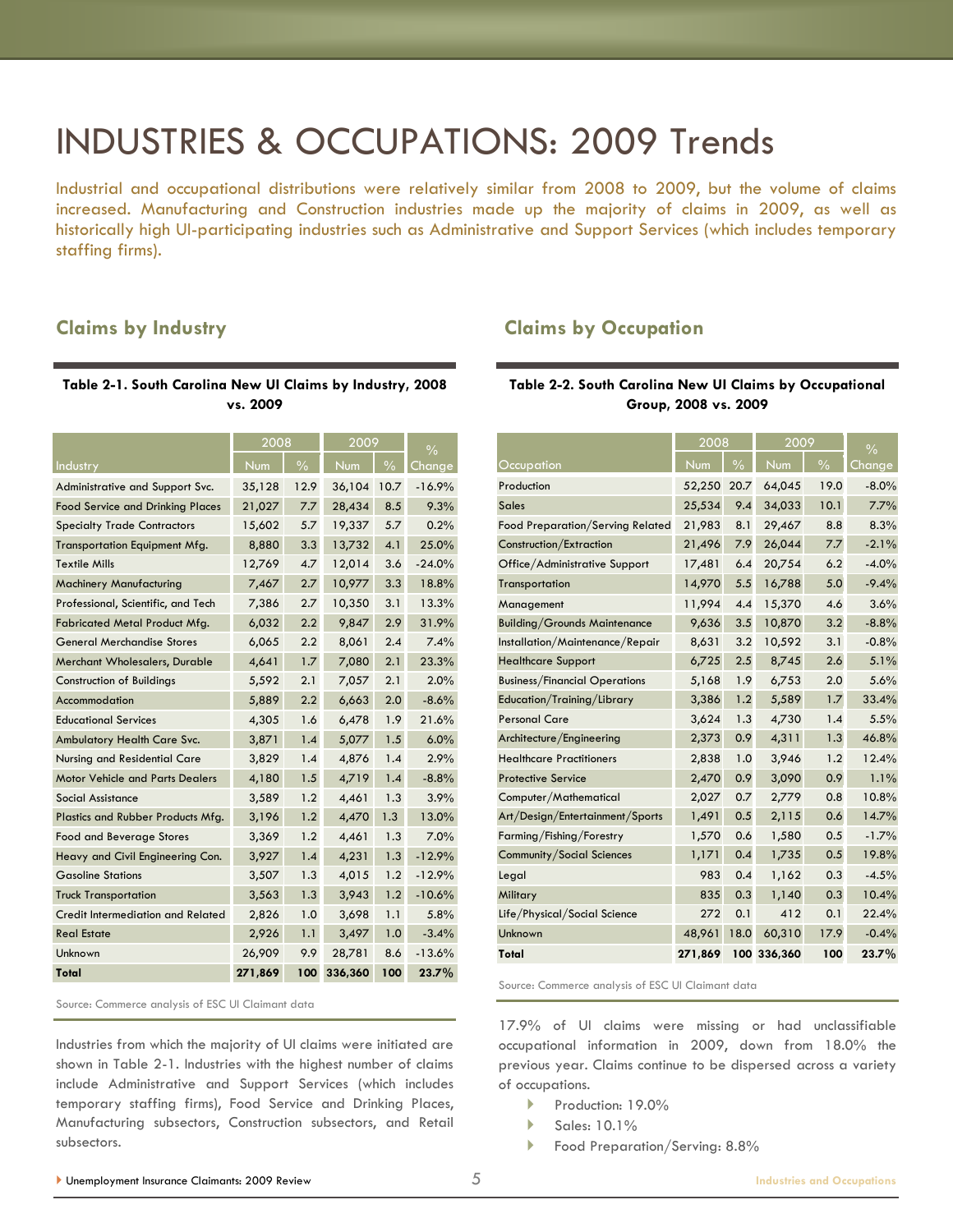## **Employer-Filed Claims**

#### **Table 2-3. South Carolina New Employer-Filed UI Claims by Industry, 2008 vs. 2009**

|                                     | 2008  |               |       | 2009          |
|-------------------------------------|-------|---------------|-------|---------------|
| Industry                            | Num   | $\frac{0}{0}$ | Num   | $\frac{0}{0}$ |
| Mining                              | 168   | 39.0%         | 291   | 55.5%         |
| <b>Textile Mills</b>                | 6,679 | 52.3%         | 6,343 | 52.8%         |
| Wood Product Mfg.                   | 827   | 33.8%         | 802   | 33.1%         |
| Paper Mfg                           | 495   | 47.6%         | 1,042 | 53.8%         |
| <b>Fabricated Metal Prod.</b>       | 2,370 | 39.3%         | 4,085 | 41.5%         |
| Machinery Manuf.                    | 3,947 | 52.9%         | 5,317 | 48.4%         |
| <b>Apparel Manufacturing</b>        | 709   | 38.5%         | 529   | 29.4%         |
| <b>Electrical Equipment</b>         | 625   | 44.1%         | 1,643 | 54.4%         |
| <b>Transportation Equip.</b>        | 2,789 | 31.4%         | 6,139 | 44.7%         |
| Primary Metal Mfg.                  | 212   | 17.9%         | 815   | 33.2%         |
| <b>Plastics and Rubber Products</b> | 631   | 19.7%         | 1,472 | 32.9%         |
| <b>Printing and Related</b>         | 155   | 21.0%         | 287   | 28.2%         |

Source: Commerce analysis of ESC UI Claimant data

Table 2-3 displays all of the industries (classified according to NAICS codes at the 3-digit level) for which employer-filed claims make up at least 25% of the total claims filed in 2009. Manufacturing sectors make up the majority of industries heavily utilizing employer-filed claims. Overall, the rate of employerfiled claims increased slightly in 2009 compared to 2008, although it decreased in some industries.

#### **Key Points**

Central findings regarding industry and occupational interaction in UI in 2009 include the following points:

- $\checkmark$  The overall incidence of employer-filed claims was slightly higher in 2009 compared to 2008.
- Administrative and Support Services (which includes temporary staffing) made up the highest group of claims for a single industry with 10.7% of the total claims filed. In 2008 this industry accounted for12.9% of claims.
- $\checkmark$  Production occupations made up the largest percentage of claims in 2009 (19.0%), down from 20.7% in 2008.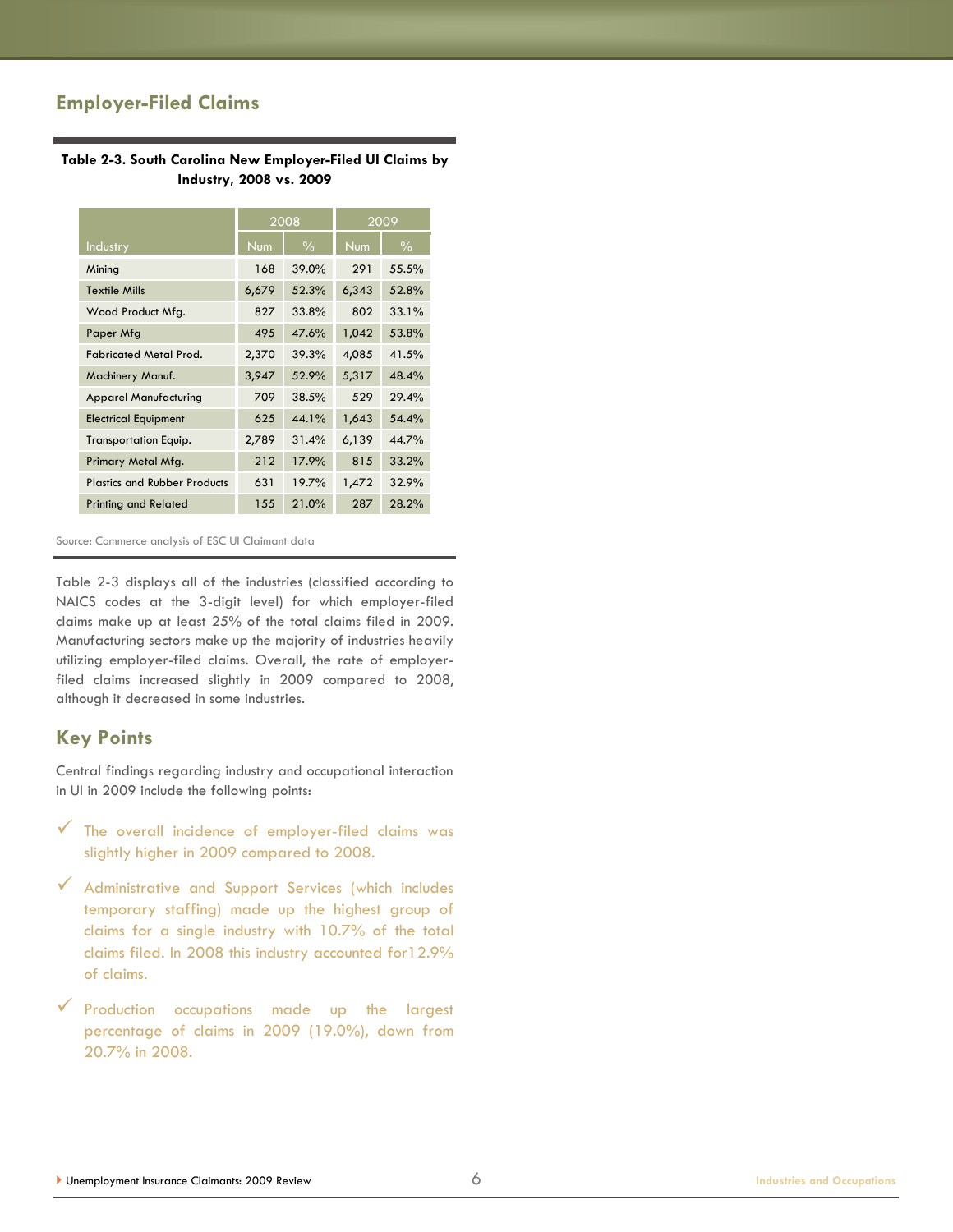# ―JOB-ATTACHED‖ CLAIMS: 2009 Trends

In South Carolina, claims filed by the employer of the claimant are referred to as "job-attached." This type of claim is typically temporary and seasonal, experiencing spikes in January and July. Employer-filed claims were up slightly in 2009 compared to 2008.

#### **Overview**

#### **Table 3-1. South Carolina New UI Claims by Method of Filing, 2008 vs. 2009**

|                      | 2008       |               | 2009         |               |
|----------------------|------------|---------------|--------------|---------------|
| <b>Filing Method</b> | <b>Num</b> | $\frac{0}{0}$ | <b>Num</b>   | $\frac{1}{2}$ |
| Unknown              | 1,347      | 0.5           | 484          | 0.1           |
| Employer-Filed       | 37,764     | 13.9          | 49,326       | 14.7          |
| Claimant-Filed       | 232,758    |               | 85.6 286,550 | 85.2          |
| Total                | 271,869    | 100           | 336,360      | 100           |

Source: Commerce analysis of ESC UI Claimant data

In 2009, 14.7% of new claims were employer-filed, up 0.8 percentage points from the year prior. Some difficulties exist in maintaining an accurate count of employer-filed claims, namely that data in the UI system changes daily. For instance, a claim that was once employer-filed may switch to employee-filed as time goes on and the employer ceases to continue filing the claim. Thus, the number of employer-filed claims will underrepresent the true number of claims originally filed by employers.

South Carolina is one of nine states that still allows employers to file UI claims for employees. All other states require employees to self-file. Employees on temporary furloughs are counted by the US Department of Labor as unemployed in monthly statistics.

### **Employer-Filed Claims**



**Figure 3-1. South Carolina Employer-Filed New UI Claims by** 

Source: Commerce analysis of ESC UI Claimant data

Employer-filed claims follow highly seasonal patterns, with sharp increases in "job-attached" claims in January. The number of claims in 2009 increased in absolute terms (30.6%) compared to 2008 and represented a higher percentage of claims filed (13.9% vs. 14.7%).

- Employer-filed claims increased 49.1% in January 2009 compared to the same month in 2008.
- The number of employer-filed claims began to fall in the last third of 2009 compared to 2008.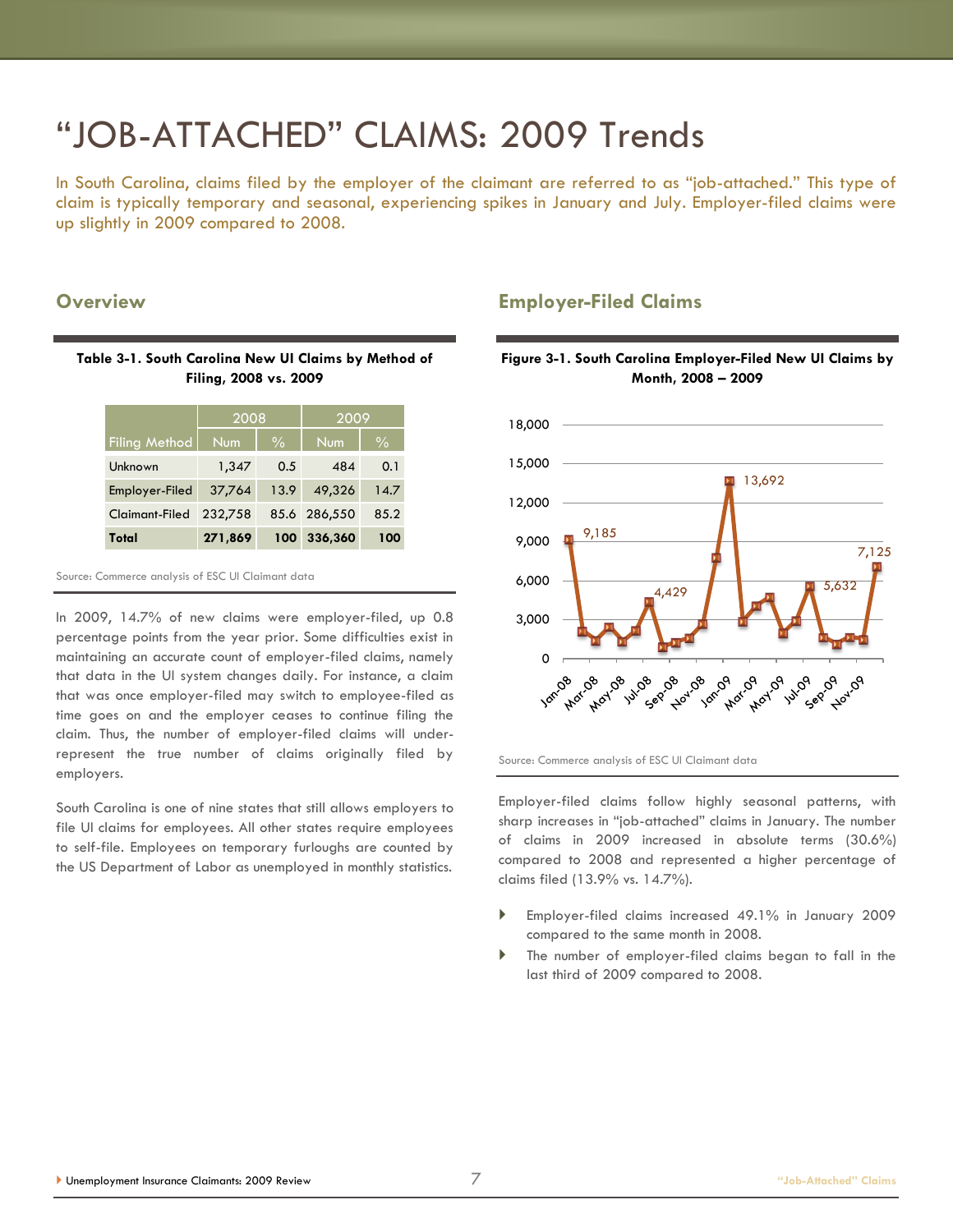## **Employer-Filed Reason for Separation**



**Figure 3-2. South Carolina New Employer-Filed Claims by Reason for Separation, 2008 – 2009**

## **Key Points**

Primary conclusions for 2009 include the following points:

- $\checkmark$  2009 had slightly higher levels employer-filed claims than the previous year.
- $\checkmark$  Historically, the first quarter of the year has more employer-filed claims than the second quarter, which also occurred in 2009.

Source: Commerce analysis of ESC UI Claimant data

Figure 3-2 shows the seasonality of claims for employer-filings by reasons for separation. As previously discussed, employerfiled "job-attached" claims are highly seasonal. There are large spikes in activity in January and July of each year which are the typical periods for maintenance shutdowns in manufacturing.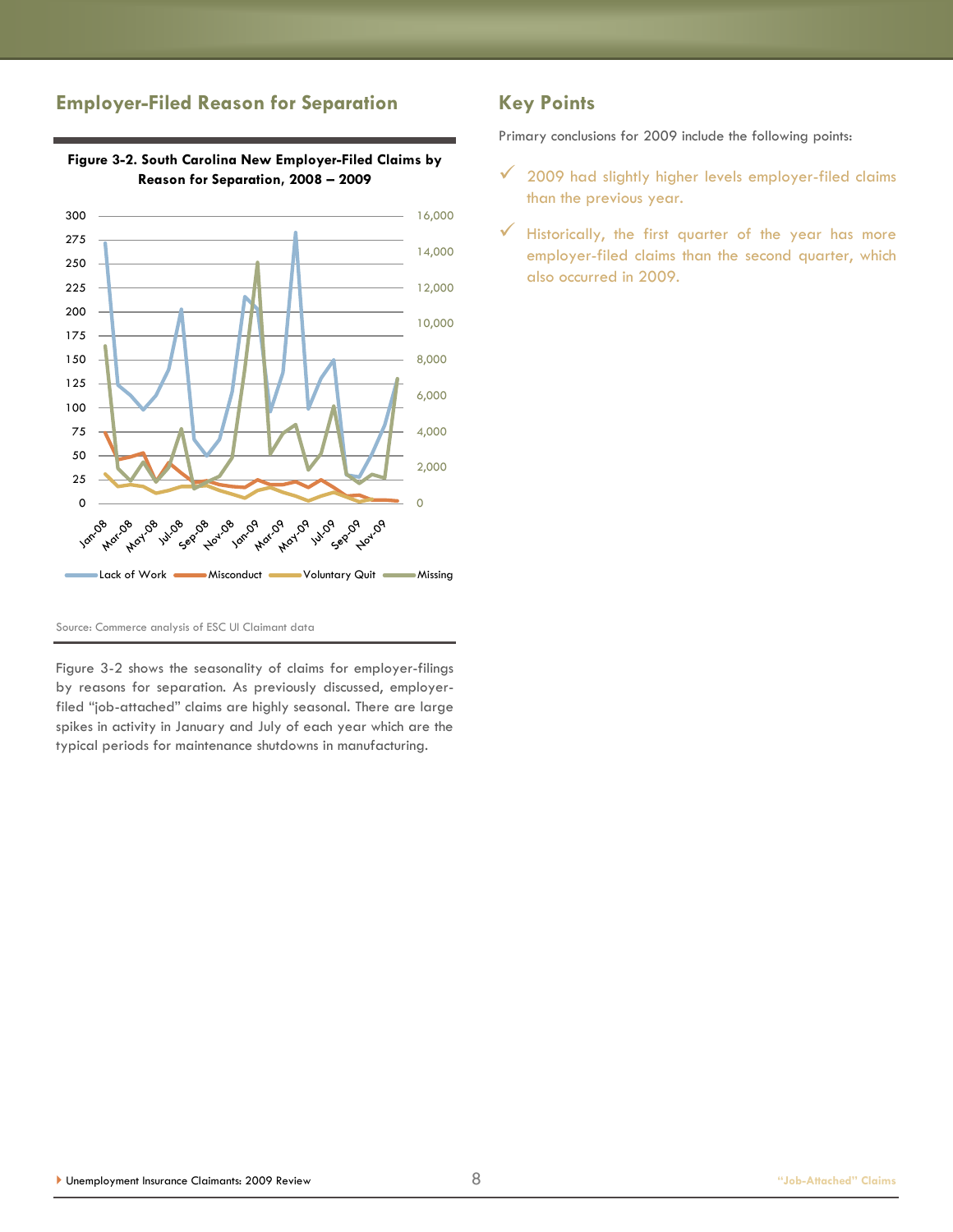## REPEAT CLAIMANTS: 2009 Profiles

In 2009, an increase occurred in repeat claimants (defined as a claimant who filed a claim in the two years prior to their current claim). Approximately 40.6% of claims were repeat claims in 2009 compared to 39.5% in 2008. The industries with the largest percentage of repeat claimants in 2009—Manufacturing, Administrative Support/Waste Management (which includes temporary staffing firms), and Mining/Extraction—were comparable to 2008. Claims were more likely to be repeat claims if they were filed by employers.

#### **Overview**



Source: Commerce analysis of ESC UI Claimant data

In 2009, a total of 336,360 claims were filed for unemployment benefits. Approximately 40.6% of these claims were filed by an individual with at least one other claim in the previous two years. The total number of repeat claims rose from 106,852 in 2008 to 136,451 in 2009.

#### **Repeat Claimants by Industry**

#### **Table 4-1. Percent Repeat Claimants by Industry, 2008 vs. 2009**

| Industry                                       |          | % 2008   % 2009 |
|------------------------------------------------|----------|-----------------|
| Administrative Support (includes temp staffing | 46.8%    | 50.4%           |
| Manufacturing                                  | 52.0%    | 48.1%           |
| <b>Food Services</b>                           | 41.6%    | 44.3%           |
| Mining-Extraction                              | $18.1\%$ | 44.1%           |
| Agriculture/Hunting                            | 43.4%    | 43.6%           |
| Arts, Entertainment, and Recreation            | 35.0%    | 43.1%           |
| Construction                                   | 35.0%    | 40.6%           |
| Other Services                                 | 36.3%    | 37.8%           |
| Transportation/Warehousing                     | 32.9%    | 37.6%           |
| Real Estate/Leasing                            | 27.0%    | 35.1%           |
| Healthcare                                     | 34.8%    | 34.8%           |
| Management                                     | 36.7%    | 33.7%           |
| <b>Professional Services</b>                   | 30.2%    | 33.5%           |
| <b>Wholesale Trade</b>                         | 29.0%    | 33.2%           |
| <b>Retail Trade</b>                            | 28.5%    | 32.2%           |
| <b>Public Administration</b>                   | 28.4%    | 31.2%           |
| <b>Educational Services</b>                    | 35.1%    | 29.0%           |
| Information                                    | 22.8%    | 27.2%           |
| Finance/Insurance                              | 21.9%    | 26.0%           |
| <b>Utilities</b>                               | 21.2%    | 24.9%           |

Source: Commerce analysis of ESC UI Claimant data

Seasonal industries and industries with high turnover rates had higher numbers of individuals filing for benefits more than once in the past two years. In 2009, the three industries with the highest percentage of repeat claimants were comparable to those with the highest percent in 2008. Manufacturing and Administrative Support (includes temporary staffing) industries had the highest number of repeat claimants in both years. The Mining and Extraction industry had a significantly higher percentage of repeat claims in 2009 than 2008. Educational services had the largest decrease in repeat claims from 2008 to 2009.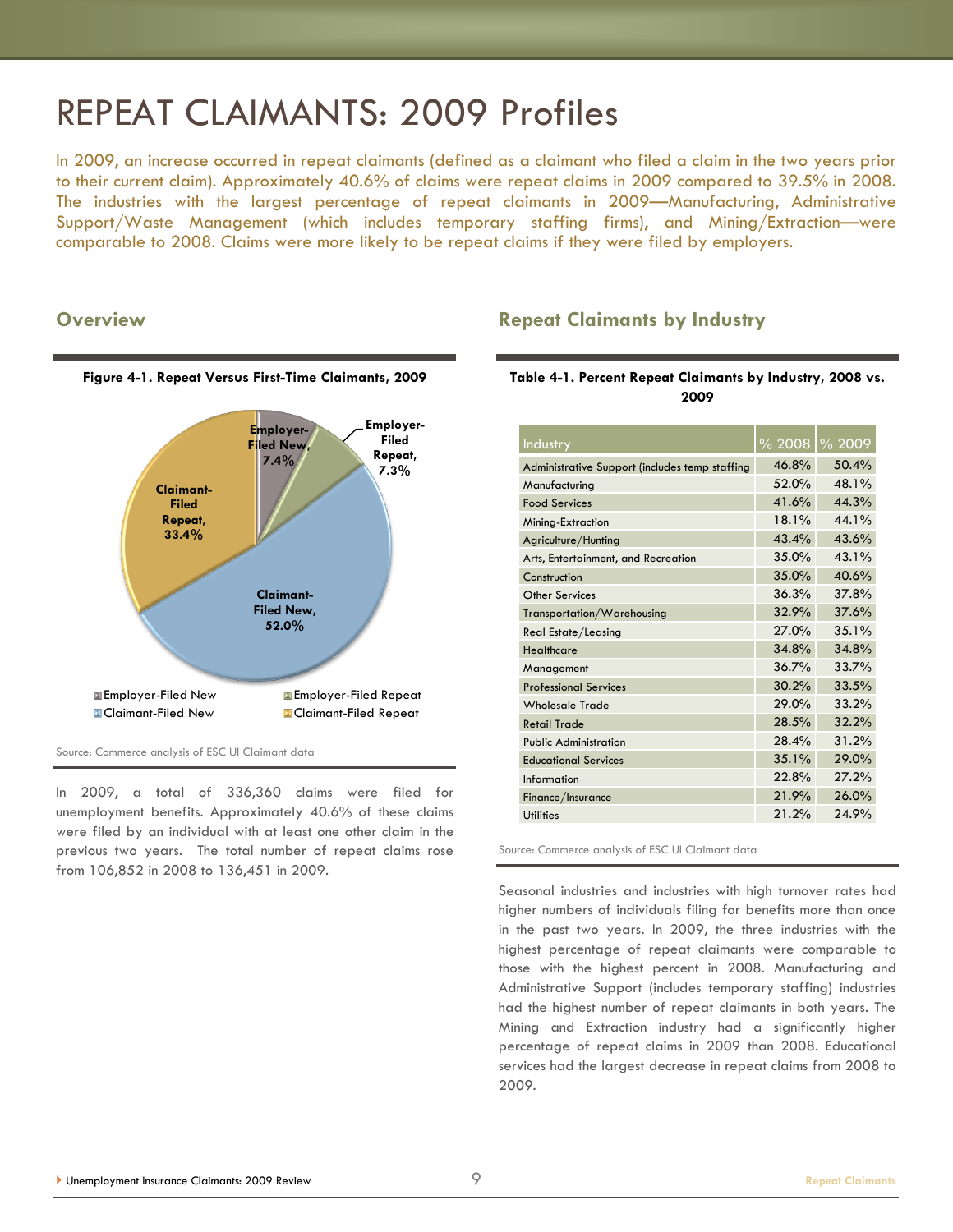### **Filing Method**

considered to be repeats.



Large differences exist in the tendency to file a repeat claim by filing method. In 2009, claims that were employer-filed were repeat filings 49.5% of the time while 39.1% of employeefiled claims were repeat claims. In 2008, the difference by filing method was more pronounced with 55.4% of employerfiled claims having at least one previous new claim in the prior two years while 36.9% of employee-filed claims were

#### **Figure 4-2. Percent Repeat UI Claims by Filing Method, 2009 vs. 2008**

## **Reason for Separation**



#### **Figure 4-4. Percent Repeat UI Claims by Separation Reason, 2009 vs. 2008**

Source: Commerce analysis of ESC UI Claimant data

Of all claims filed in 2009 with an uncollected (missing) separation reason, 66.9% were from claimants with a claim in the past two years. This is significantly higher than the percent in 2008. A slightly lower percentage of claims filed in 2009 were repeat claims citing Lack of Work as their reason for separation (27.3%). Employer-filed claims are more likely to be both repeat claims and more likely to have a missing ("other") reason for separation. This may partially explain the high percentage of repeat claims in this category.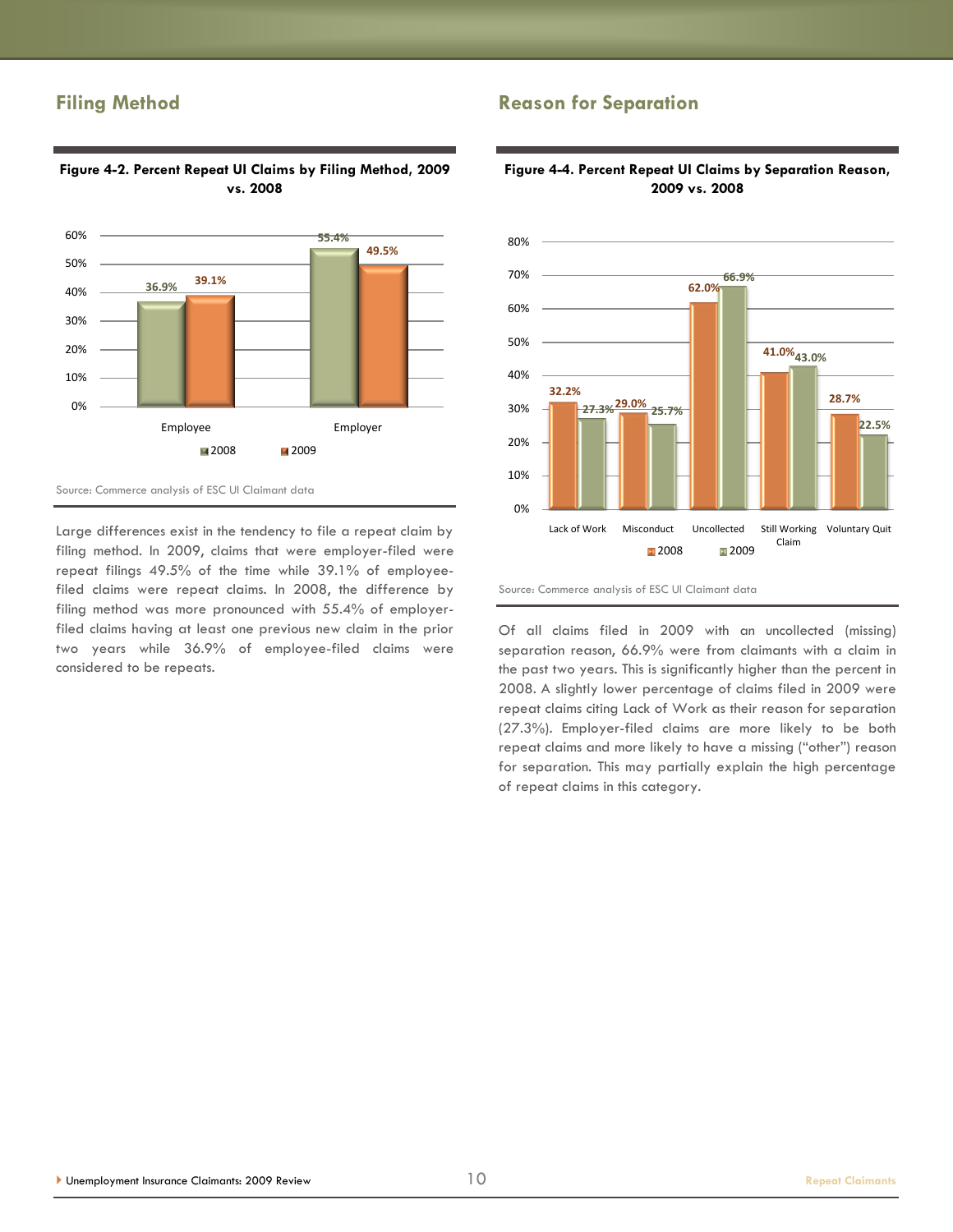## **Age and Education Levels**

**Table 4-3. Percent Repeat Claims by Age and Education, 2009 vs. 2008**

| Age                           | Percent<br>Repeat<br>2008 | Percent<br>Repeat<br>2009 |
|-------------------------------|---------------------------|---------------------------|
| $<$ 18 years                  | 4.0%                      | 5.0%                      |
| 18-24 years                   | 27.8%                     | 29.9%                     |
| 25-40 years                   | 36.3%                     | 39.8%                     |
| 41-55 years                   | 37.5%                     | 40.8%                     |
| 56-65 years                   | 35.8%                     | 40.0%                     |
| $> 65$ years                  | 35.0%                     | 39.8%                     |
| Unknown                       | 57.4%                     | 50.0%                     |
| <b>Educational Attainment</b> |                           |                           |
| 0: Unknown                    | 49.5%                     | 45.0%                     |
| 1-8: No High School           | 39.1%                     | 40.9%                     |
| 9-11: Some High School        | 39.1%                     | 42.2%                     |
| 12: High School Graduate      | 39.7%                     | 43.1%                     |
| 13-15: Some College           | 32.8%                     | 36.2%                     |
| 16+: College Graduate+        | 23.3%                     | 25.7%                     |

Source: Commerce analysis of ESC UI Claimant data

Repeat claims peaked in the prime working age groups between 25 and 65 years. The percentage of repeat claims was lowest among new workers less than 18 years old who have not accumulated enough experience to use the system more than once. A large percentage of claims with unknown ages were repeat claimants. In 2009, 50% of all "unknown" age claims were made by repeat claimants.

Educational attainment exhibits an inverted U-shaped trend in relation to repeat claims: as education increases, the percent of repeat claims first increases and then decreases. Claimants with 12 years of education (high school degree) exhibit the largest percentage of repeat claims at 43.1%. Those with a bachelor's degree or higher have significantly lower percentages of repeat claimants. This finding suggests that as skill or experience increases, the probability of repeated spells of unemployment decreases.

The percentage of repeat claims in 2009 with an unknown level of educational attainment (45.0%) was lower than in 2008 (49.5%). Employer-filed claims are not required to report educational attainment or age.

## **Key Points**

Central findings regarding repeat claims for 2009 include the following points:

- $\checkmark$  Employer-filed claims tended to have a strong association with repeat spells of UI.
- $\checkmark$  Approximately 41% of individuals filing a new claim for UI in 2009 had filed at least one other new claim in the previous two years.
- $\checkmark$  The likelihood of being a repeat claimant appears to be related to both age and educational attainment. Those in their prime working ages had a higher percentage of repeat claims, and those with lower levels of education also tended to have greater numbers of repeat claims.
- $\checkmark$  Those with missing reasons for separation also appear to be more likely to have filed a repeat claim in the past two years.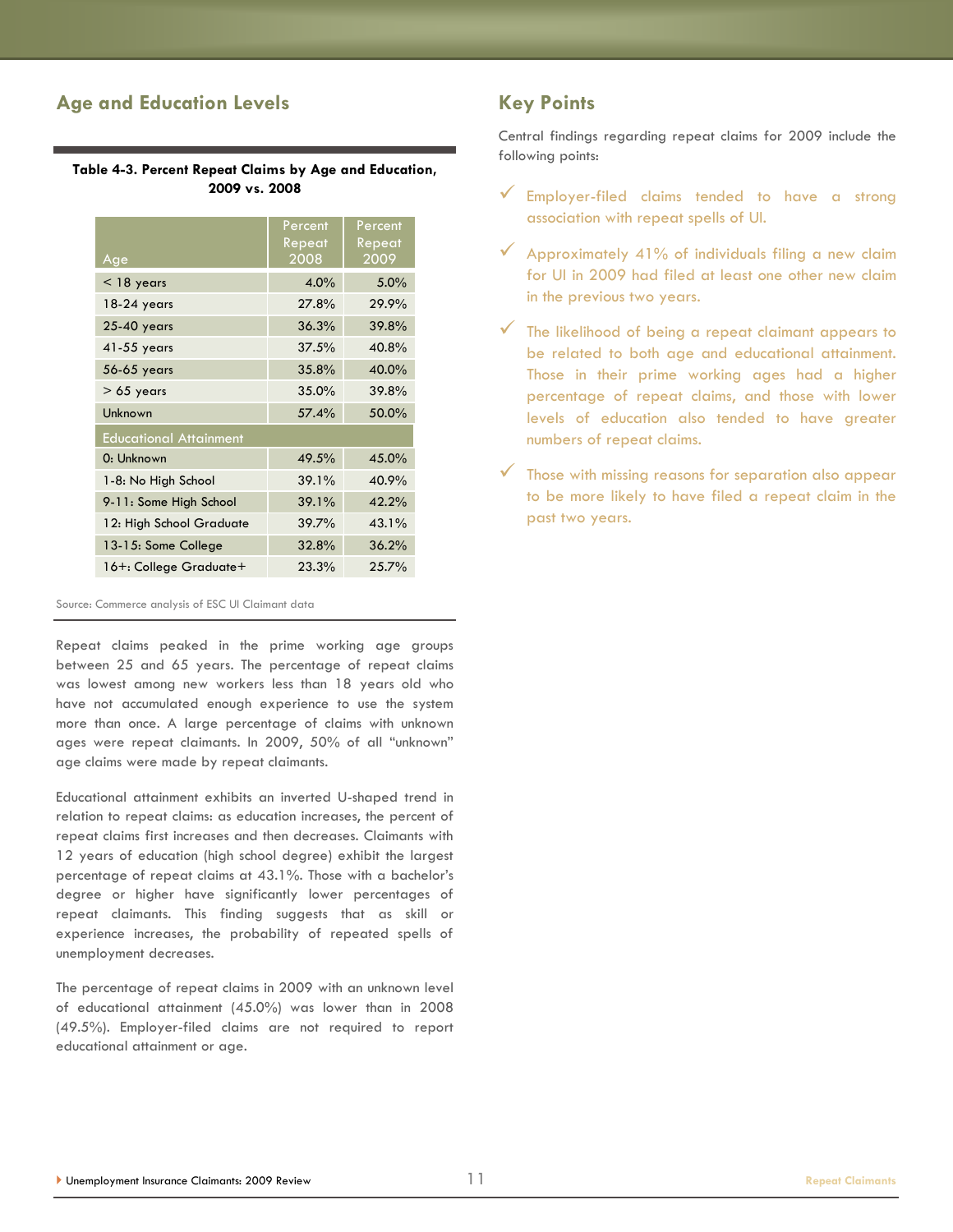# WORKFORCE INVESTMENT AREAS (WIAs): 2009 **Overview**

Accounting for differences in population, the Upstate WIA had the largest number of claimants in 2009. Sizable differences exist in the percentage of each WIA's workforce involved in seasonal industries such as Manufacturing, Construction, and Entertainment. Nearly every area saw an increase in the number of claims compared to 2008.

### **Distribution by WIA**



South Carolina has twelve Workforce Investment Areas as displayed in Figure 5-1. Table 5-1 shows the Upstate WIA had the highest percentage of its population file at least one claim during 2009.

| DY WIA, ZUU8 VS. ZUUY |                    |                      |                   |  |  |
|-----------------------|--------------------|----------------------|-------------------|--|--|
| <b>WIA</b>            | 2008<br>Population | $2008 \%$<br>of Pop. | 2009 %<br>of Pop. |  |  |
| Upstate               | 362,804            | 7.3%                 | 9.1%              |  |  |
| Waccamaw              | 353,201            | 7.1%                 | 8.5%              |  |  |
| Pee Dee               | 335,958            | 7.5%                 | 8.4%              |  |  |
| <b>Upper Savannah</b> | 255,721            | 6.6%                 | 8.0%              |  |  |
| Lower Savannah        | 307,616            | 7.0%                 | 7.9%              |  |  |
| Worklink              | 371,014            | 6.1%                 | 7.6%              |  |  |
| Santee Lynches        | 216,089            | 5.9%                 | 7.1%              |  |  |
| Greenville            | 438,119            | 4.8%                 | 6.6%              |  |  |
| <b>Midlands</b>       | 635,954            | 5.0%                 | 6.2%              |  |  |
| Trident               | 644,506            | 4.5%                 | 6.2%              |  |  |
| Catawba               | 325,979            | 4.6%                 | 5.6%              |  |  |
| Lowcountry            | 232,839            | 4.0%                 | 5.3%              |  |  |

#### **Table 5-1. New UI Claimants as a Percentage of Population by WIA, 2008 vs. 2009**

Source: US Census Bureau County Population Estimates and Commerce analysis of ESC UI Claimant data

9.1% of the Upstate WIA's population filed a claim for unemployment insurance in 2009. The Upstate WIA also had the highest percentage of its population file at least one claim in 2008. Most WIAs experienced a slight increase in the percentage of its population filing claims between 2008 and 2009. Lowcountry had the lowest percentage of population filing a claim in 2009.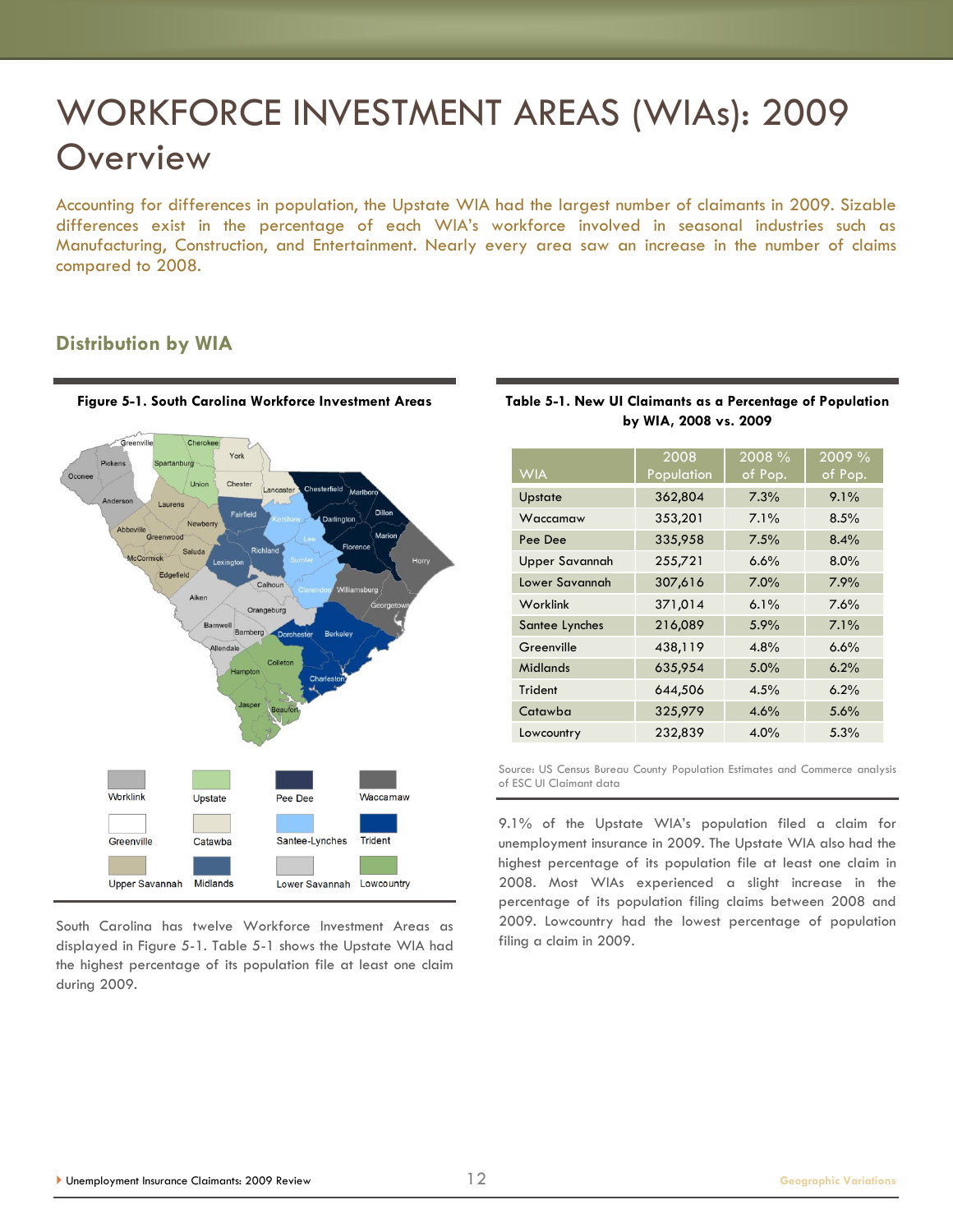## **Claims by WIA**

|                       | 2008          | 2009   | $\frac{0}{0}$ |
|-----------------------|---------------|--------|---------------|
| <b>WIA</b>            | <b>Claims</b> | Claims | Change        |
| Trident               | 29,141        | 39,976 | 37.2%         |
| Midlands              | 31,647        | 39,656 | 25.3%         |
| Upstate               | 26,641        | 33,030 | 24.0%         |
| Waccamaw              | 25,096        | 29,977 | 19.4%         |
| Greenville            | 20,893        | 29,056 | 39.1%         |
| Pee Dee               | 25,143        | 28,145 | 11.9%         |
| Worklink              | 22,744        | 28,122 | 23.6%         |
| Lower Savannah        | 21,682        | 24,161 | 11.4%         |
| <b>Upper Savannah</b> | 16,880        | 20,518 | 21.6%         |
| Catawba               | 15,112        | 18,376 | 21.6%         |
| <b>MISSING</b>        | 14,993        | 17,625 | 17.6%         |
| Santee Lynches        | 12,689        | 15,284 | 20.5%         |
| Lowcountry            | 9,208         | 12,434 | 35.0%         |

**Table 5-2. New UI Claims by WIA, 2008 vs. 2009**

Source: US Census Bureau County Population Estimates and Commerce analysis of ESC UI Claimant data

The Trident WIA had the most claims in 2009 while the Midlands had the most claims in 2008. Every WIA experienced an increase in claims over 2008. Greenville (39.1%), Trident (37.2%), and Lowcountry (35.0%) all experienced the largest increase in claims between 2008 and 2009.

### **Key Points**

Main points regarding geographic distribution of claims in 2009 included the following points:

- $\sqrt{\frac{1}{n}}$ , 7.1% of South Carolina's population applied for UI at least once.
- $\checkmark$  The Greenville WIA had the largest percent increase in the number of claimants using the UI system in 2009, increasing 39.1% compared to 2008.
- $\checkmark$  The Pee Dee experienced the smallest percent increase in claims between 2008 and 2009.
- $\checkmark$  Differences in demographic and industrial variables between the WIAs exist which can influence the extent to which the population uses the UI system.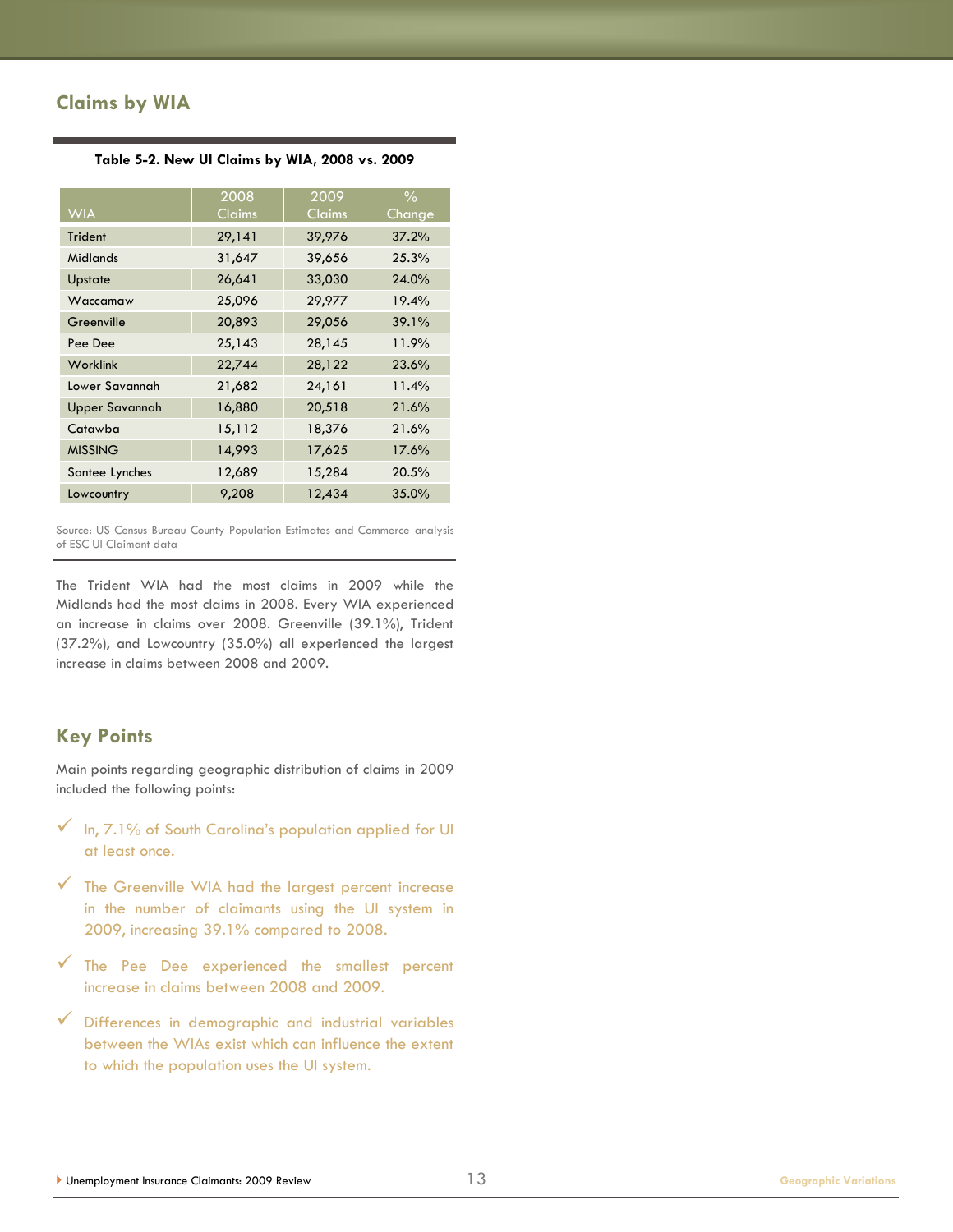## BENEFITS RECEIVED: 2009 Trends

While 336,360 new claims for Unemployment Insurance were filed in 2009, only 207,246 of these claims received at least one week of benefit payments (61.6%). This percentage is lower compared to 2008, in which 65.2% of claims received at least one benefit payment. Right-censored data may affect these results, as the most recently filed new claims may not have yet had a final determination of their eligibility completed, thus biasing percentages lower. Significant differences in the percentage of claims receiving benefits exist when comparing method of filing, WIA of residence, separation reason, and demographic characteristics.

#### **Claims Receiving Benefit Payments**

|  |  |  |  |  | Table 6-1. New UI Claims Receiving Benefits by Quarter |
|--|--|--|--|--|--------------------------------------------------------|
|--|--|--|--|--|--------------------------------------------------------|

| Quarter | Claims<br><b>Filed</b> | <b>Claims Receiving</b><br>$1 +$ Benefit<br>Payment | Percent<br>Receiving<br><b>Benefits</b> |
|---------|------------------------|-----------------------------------------------------|-----------------------------------------|
| 2008Q1  | 60,248                 | 37,594                                              | 62.4%                                   |
| 2008Q2  | 52,449                 | 33,044                                              | 63.0%                                   |
| 2008Q3  | 67,781                 | 42,719                                              | 63.0%                                   |
| 2008Q4  | 91,391                 | 63,794                                              | 69.8%                                   |
| 2009Q1  | 103,965                | 74,110                                              | 71.3%                                   |
| 2009Q2  | 76,300                 | 49,106                                              | 64.4%                                   |
| 2009Q3  | 76,686                 | 43,482                                              | 56.7%                                   |
| 2009Q4  | 79,409                 | 40,548                                              | 51.1%                                   |

Source: Commerce analysis of ESC UI Claimant data

Only 61.6% of the claims filed in the 2009 received at least one week of benefit payment. This level is somewhat lower than the percentage of claims receiving benefits in 2008 (65.2%).

These numbers may be somewhat biased, as claims originally filed in the final quarters of 2009 may ultimately receive a payment in the following year. A lag can exist between the month the claim was filed and when the first payment occurs.

#### **Benefit Payments by Separation Reason**

#### **Table 6-2. New UI Claims Receiving Payment by Separation Reason, 2008 vs. 2009**

| Separation<br>Reason       | 2008<br>Percent | 2009<br>Percent |
|----------------------------|-----------------|-----------------|
| Lack of Work               | 79.0%           | 77.5%           |
| Misconduct                 | 61.5%           | 57.8%           |
| <b>Still Working Claim</b> | 65.2%           | 60.8%           |
| <b>Voluntary Quit</b>      | 21.4%           | 16.7%           |
| Missing/Uncollected        | 66.2%           | 57.0%           |

Source: Commerce analysis of ESC UI Claimant data

Those citing Lack of Work as the reason for separation had the highest percentage of claims receiving benefits (77.5%) in 2009. This percent is slightly down from the 79.0% of Lack of Work claims receiving benefits in 2008. Those who voluntarily quit, who are many times not eligible for UI benefits, received benefits 16.7% of the time in 2009. Overall claims received benefits at a lower rate in 2009 compared to 2008, although this finding may reflect a censoring of data and not an actual reduction in claims paid.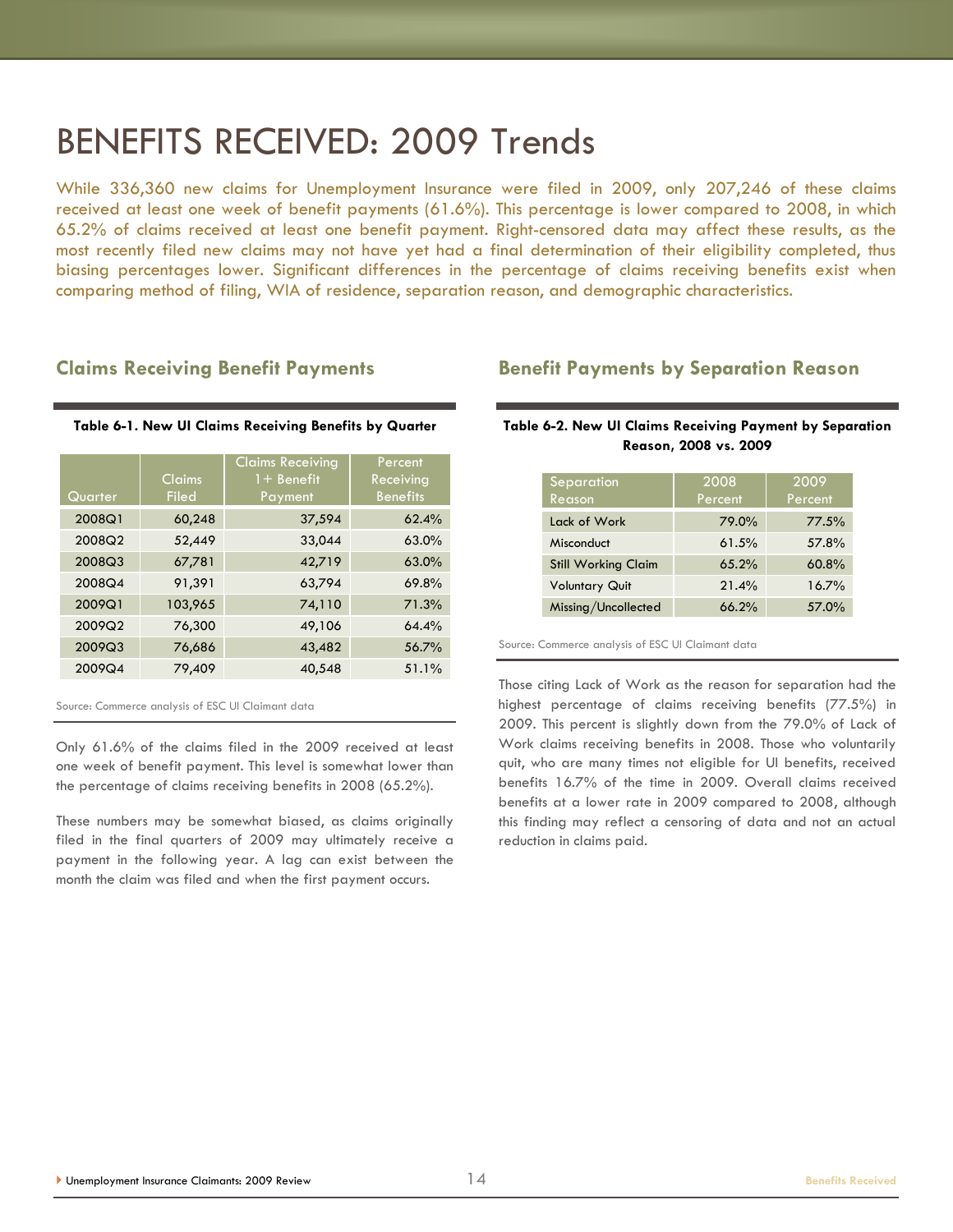### **Benefit Payments by Filing Method**

#### **Table 6-3. New UI Claims Receiving Payment by Filing Method, 2008 vs. 2009**

| <b>Filing Method</b> | 2008<br>Percent | 2009<br>Percent |
|----------------------|-----------------|-----------------|
| Employer             | 67.5%           | 62.5%           |
| Claimant             | $64.8\%$        | 61.5%           |

Source: Commerce analysis of ESC UI Claimant data

Employer-filed claims have historically been paid at a higher rate than those filed by the claimant on his/her own behalf. This trend held in 2009 with 62.5% of employer-filed claims receiving at least one week of benefits compared to 61.5% of claims filed by the employees. This gap narrowed compared to 2008.

#### **Benefit Payments by WIA**

#### **Table 6-4. New UI Claims Receiving Payment by WIA, 2008 vs. 2009**

|                       | 2008    | 2009    |
|-----------------------|---------|---------|
| <b>WIA</b>            | Percent | Percent |
| Catawba               | 68.8    | 65.2    |
| Santee Lynches        | 67.6    | 64.7    |
| Worklink              | 67.6    | 64.7    |
| Upstate               | 69.9    | 64.1    |
| Waccamaw              | 70.1    | 64.1    |
| <b>Upper Savannah</b> | 66.2    | 64.0    |
| Greenville            | 65.4    | 63.1    |
| Pee Dee               | 65.9    | 60.9    |
| <b>Trident</b>        | 60.7    | 59.6    |
| Lowcountry            | 67.2    | 59.5    |
| Lower Savannah        | 62.6    | 59.3    |
| Midlands              | 54.8    | 54.5    |
| <b>MISSING</b>        | 69.2    | 62.5    |

Source: Commerce analysis of ESC UI Claimant data

Table 6-4 shows the percent of claims receiving at least one week of UI benefits broken out by WIA of residence. In both 2008 and 2009 the Midlands WIA had the lowest percent of claims receiving benefits. In 2009, the Catawba WIA had the highest percent receiving benefits (65.2%) while in 2008 it was the Waccamaw WIA (70.1%). Overall benefit receipt was generally lower in 2009 compared to 2008, most likely due to censoring of data.

#### **Benefit Payments by Gender and Race**

#### **Figure 6-1. New UI Claims Receiving Payment by Gender and Race, 2008 vs. 2009**



Source: Commerce analysis of ESC UI Claimant data

Some differences exist between across gender and race in terms of the percent of claims receiving benefits (Figure 6-1). Of claimants with known genders, Caucasian males tend to have the highest percent of claims receiving benefits in 2009 (66.4%), followed by African-American males (61.0%). Females receive benefits at a lower rate than their male counterparts (59.7% for Caucasian females and 57.7% for African-American females). Across most gender and racial groups, the percent receiving benefits was lower in 2009 compared to 2008 most likely due to data censoring.

#### **Key Points**

Main points regarding the percent of claims receiving benefits in 2009 are provided as follows:

- Right-censored data may affect the rate of benefit payment on new claims, as the most recently filed new claims may not have yet had a final determination of their eligibility completed.
- $\checkmark$  In 2009, 61.6% of claims filed received at least one week of benefits (as of February 28th 2010).
- $\checkmark$  The reason for separation and method of filing both tend to have an effect on the percent of claims